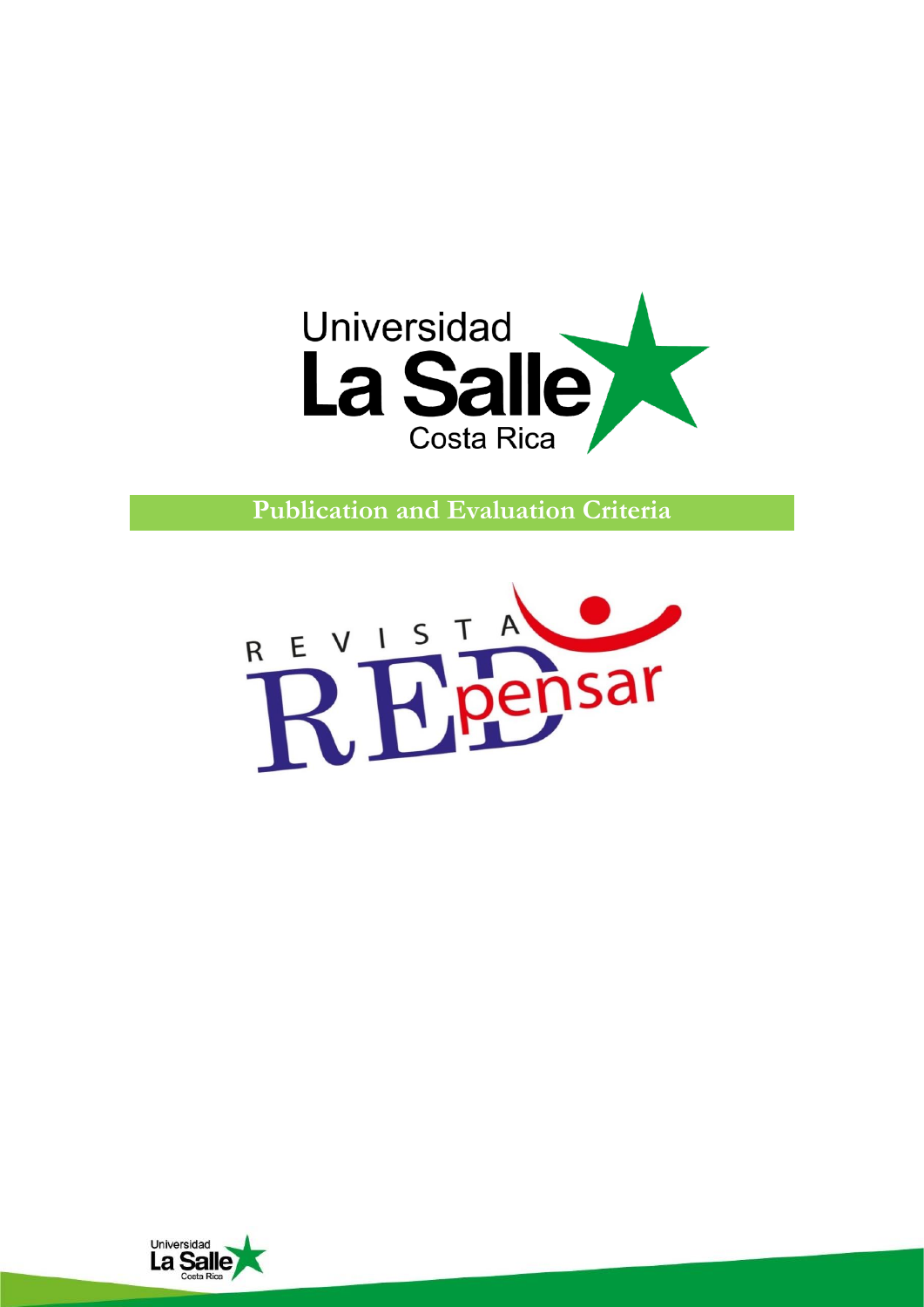# **Scope and Editorial Policy**

REDpensar Journal is a production of the University of La Salle, Costa Rica, scientific and interdisciplinary in fields such as education, social sciences, religious sciences. Its **main objective** is to publish research results in different interdisciplinary areas, which invite us to think in complex ways not only how research is done, but in the complex dynamics that cause nonlinear investigative processes, provocateurs creates activities that generate new research bifurcations with broader individual, collective, socio-political, religious and cultural transformative effects.

## ➢ **Languages for publishing**

The Research Department receives articles in four languages: **Spanish, English, French and Portuguese.**

## ➢ **Target audience**

The **target audience** of the journal are professional people, students, academics, researchers and scholars of the indicated fields.

## ➢ **Mission**

To publish continuously the articles of the professionals in the different interdisciplinary areas of interest, that allow the presentation of works of quality and criticality.

## ➢ **Vision**

To be a reference journal of the critical research culture in the different interdisciplinary areas, which encourage the production of knowledge, quality and transformation.

## **Publication Criteria**

## ➢ **Thematic**

It is the interest of the Journal to publish articles framed in the transversal axes that guide the work of the University La Salle Costa Rica. Next, some of the topics of interest located in the axes are mentioned:

## **Fight against poverty and exclusion**

Topics related to the promotion of social and solidarity awareness, which inquire about the roots of poverty and exclusion to generate alternatives that help overcome injustice and inequality.

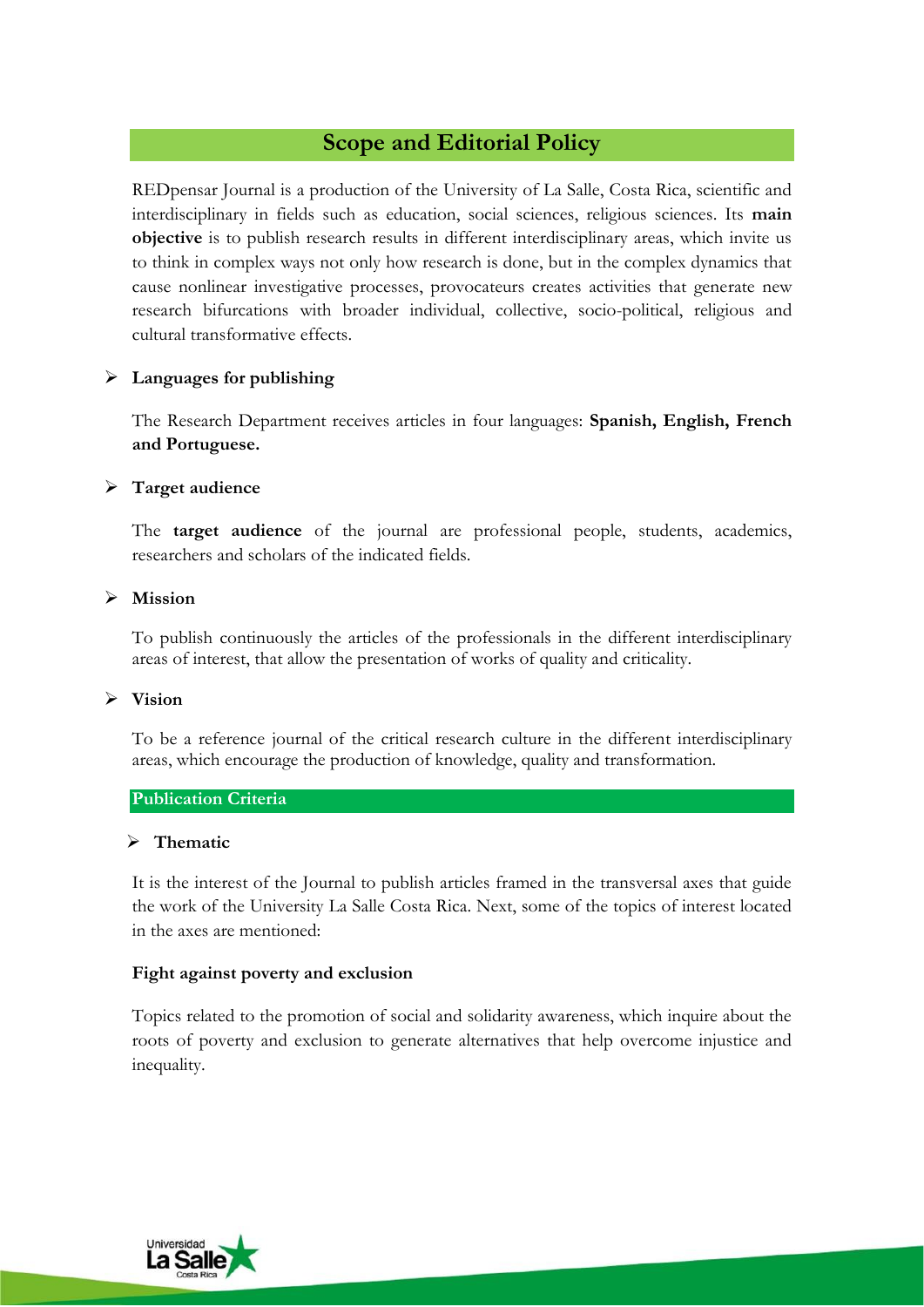## **Ecology and life care**

Themes that promote the care of life, the relationship of the person with himself, with the planet and with the cosmos, involving the necessary values to awaken the cosmic consciousness and the commitment to the restoration of ecological integrity and a deep respect for the lifetime.

## **Communication, culture and diversity**

Issues linked to dialogue and the recognition of the other as legitimate Other, gender equity, critical analysis of media and communication mediations, and ethical reflection around emerging realities, to favor a culture of inclusion that values diversity.

## **Vital Relations and Spirituality**

Themes that address the principles and values that allow the integral formation of human beings, cultivating spiritual sensitivity as a vital element for the interrelations that interweave life.

## ➢ **Key categories**

As key categories that guide the REDpensar thinking research, transdisciplinary, ecology, culture, communication, diversity, justice, poverty, exclusion, spirituality, ethics, bioethics, education, development, social action, learning, epistemology, innovation: the following are , Human Rights, equity, solidarity, vital relationships, creativity.

## ➢ **Selected material**

For each issue, research reports, research advances, analysis, essays, investigations or reviews of books, experience stories, interviews, stories, poems and other works that identify with the key categories and thematic will be received.

## ➢ **Periodicity**

The publication time is semiannual. The first issue is published in February and the second is published August. Articles are received during the call periods, which are held twice a year (January and July).

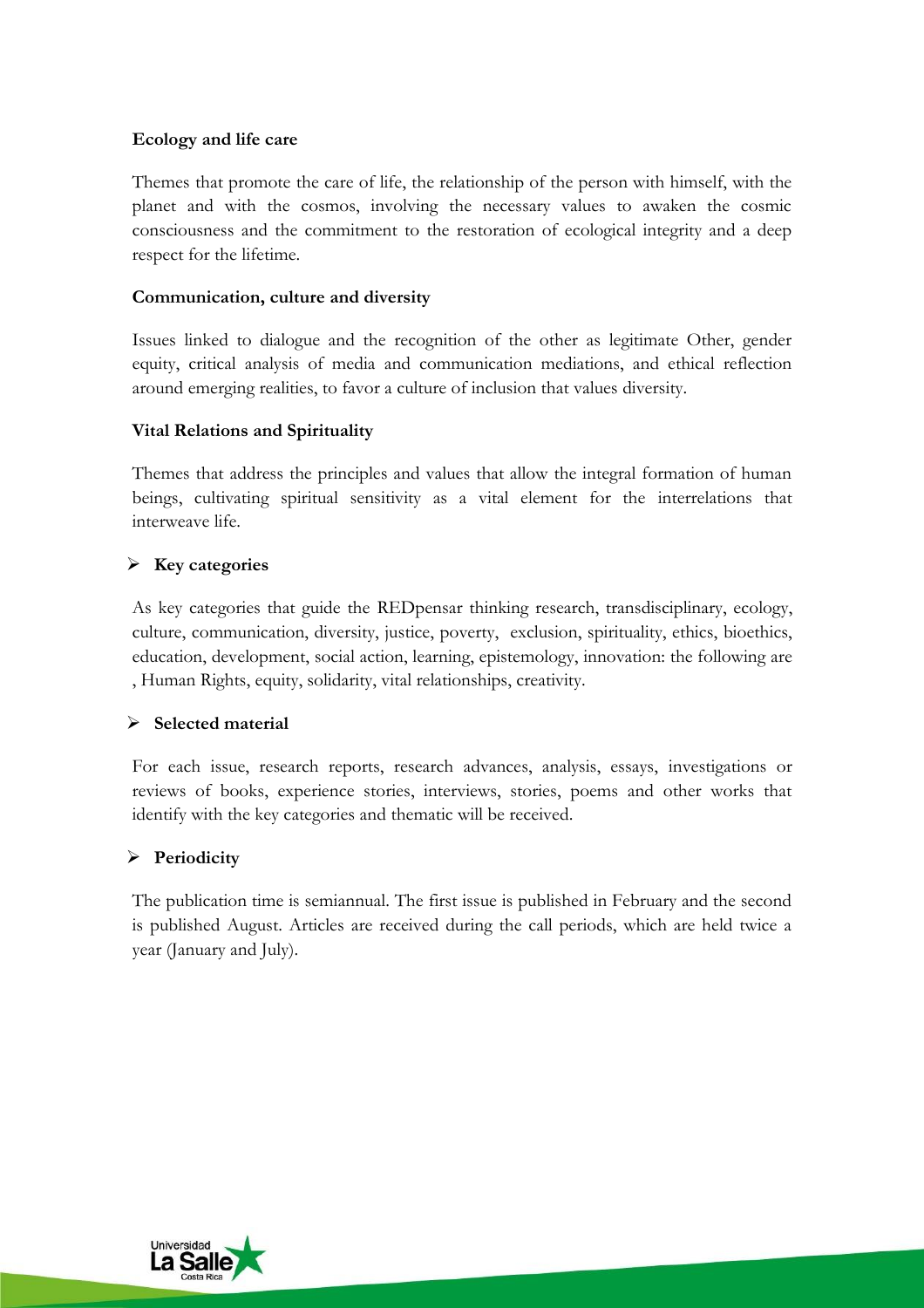### **Instructions for authors**

For the sending of documents in the journal Redpensar, those who are interested must comply with the following

## ➢ **Publication Guidelines**

- 1. The Editorial Committee will acknowledge receipt of the works and decide on their publication, after the arbitration process with external peers specialized in the topics. The document must be sent through the email of Redpensar Journal[:](mailto:redpensar@ulasalle.ac.cr) [redpensar@ulasalle.ac.cr.](mailto:redpensar@ulasalle.ac.cr) Questions and queries can be made to the email[:](mailto:mquesada@ulasalle.ac.cr) [mquesada@ulasalle.ac.cr](mailto:mquesada@ulasalle.ac.cr)
- 2. Together with the sending of the document, the authors must send the Letter of Acceptance of Copyright Conditions duly completed and signed. The format of the letter is PDF with self- filling fields for the incorporation of the basic data of the manuscript and the authorship. The journal makes available the letter for individual and collective works: one author, two authors, three authors, four authors, and five authors. If you need a letter format for more than 5 authors, write to the journal's email: [redpendar@ulasalle.ac.cr](mailto:redpendar@ulasalle.ac.cr)
- 3. Before being evaluated by peers, the document is subjected to a preliminary evaluation by the Editorial Committee of the Journal in which the relevance of its publication is examined, in accordance with the editorial policy of the Journal and compliance with the main criteria evaluation and indications for authors. A plagiarism detection review is carried out and it is confirmed that it is not a duplicate publication. In case of some of the situations indicated above, the article will be **rejected.**
- 4. The articles must have a prior **philological review** and the letter must be sent with the signature of the professional, duly incorporated to the respective college.
- 5. Articles scientists and academics must be original and unpublished, and their length should be between 10 and 20 pages maximum, including notes, tables, figures, annexes, and bibliography.
- 6. Materials such as investigations or reviews of books, stories, interviews, stories, poems should NOT exceed 10 pages.
- 7. The texts must conform to the following format: top and bottom margins of 2.5 cm; and left and right 3 cm. The type of font to be used in the content of the article is **Georgia, Times New Roman or Arial. Size 12** for the body of the text and the titles according to the format of the American Psychological Association (APA), as indicated below:

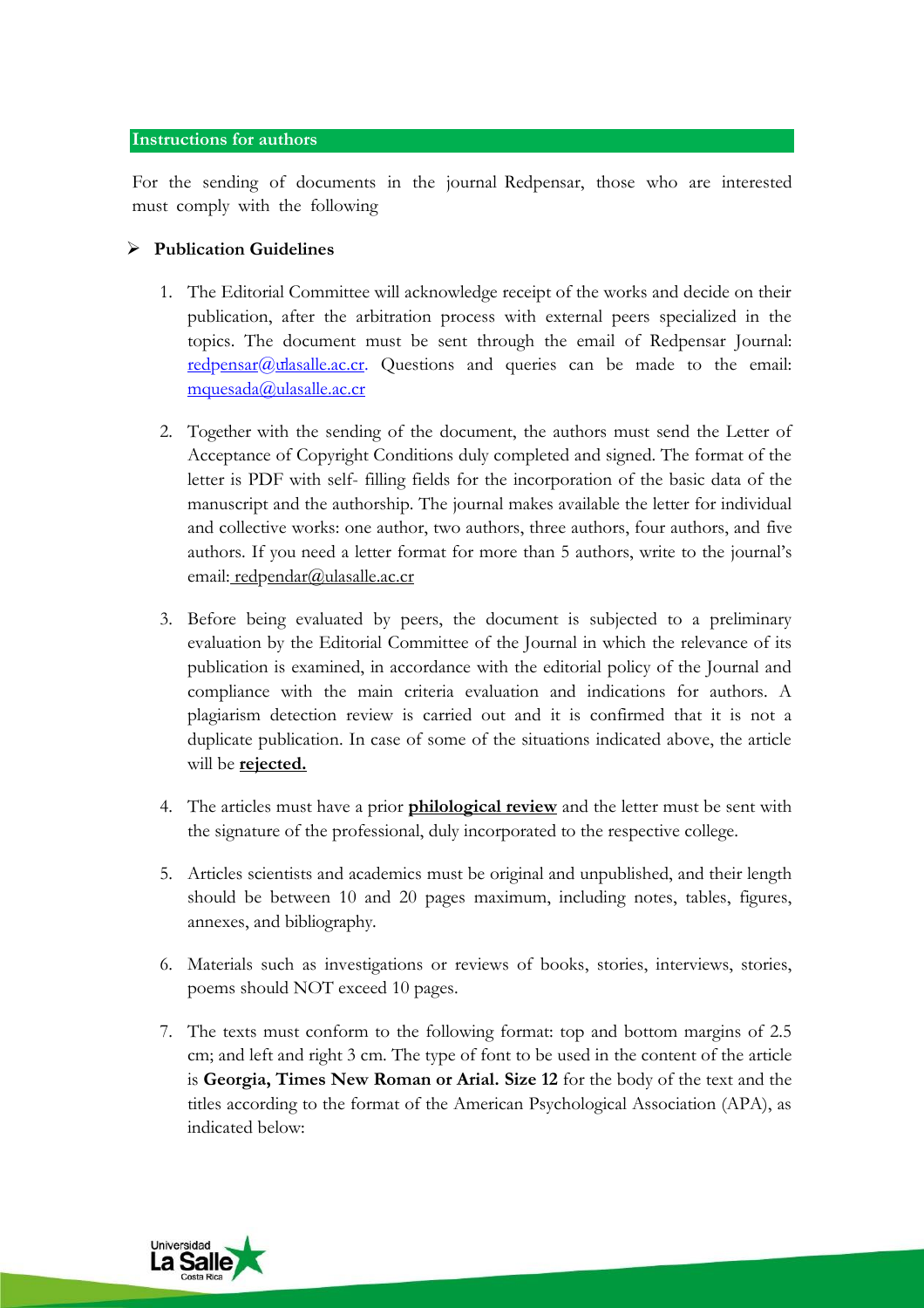| <b>Nivel</b>                | <b>APA Titles</b>                                        |
|-----------------------------|----------------------------------------------------------|
|                             | Centered and bold. Times New Roman,                      |
|                             | Arial, Georgia. 16                                       |
| $\mathcal{D}_{\mathcal{L}}$ | Left aligned, Bold, Heading title. Times                 |
|                             | New Roman, Arial, Georgia. 14                            |
| 3                           | Left Aligned, <i>Bold Italic</i> , Heading Title,        |
|                             | size 12                                                  |
| 4                           | Indent 0.5, Negrita, title heading the                   |
|                             | case, size 12, ending with a point.                      |
| 5                           | Indent $0.5$ , bold italic, title heading the case, size |
|                             | 12, ending with a point.                                 |

- 8. The interlinear spacing should be 1.15 with indentation of 0.8 on the first line of each paragraph and with a space between paragraphs of 6 points. The text must be justified.
- 9. The APA parameters APA (7th edition version in English) will be followed for bibliographic references, ways of citing within the text, tables (table 1, table 2), graphics or images, writing, use of abbreviations and use of inclusive language.
- 10. The titles of the graphs, the tables, the figures, the tables and other possible elements must contain the source of the data duly indicated and the graphs must present the titration of the axes.
- 11. Items must meet the following requirements:
- − Consistency: proper use of writing and punctuation; the titles and subtitles should reflect the proposed research topic, according to the modalities to be published.
- − Depth and relevance: addressing current issues in the reference area in a complex way, as well as providing reflective contributions by the authors in that area.
- − Inclusive language: all documents sent to the Journal must use gender and inclusive age.
- − The central title of the article must come in Spanish and English, centered, in bold, Times New Roman, Arial, Georgie, size 16 in Spanish and in English size 14 without bold. The other subtitles, as indicated in the table above.
- − The name of the author or author must appear justified on the right side of the page. The following information must be included for each author / author in full: names and surnames, country, academic degree, area of specialization, institutional affiliation, email.
- − Summary must be submitted in Spanish and English, 100 to 300 words maximum. It should reflect the objectives, use of relevant authors, methodology and main results.
- − At least five keywords in Spanish and English must be indicated below the summary, which will be the most significant of the article.

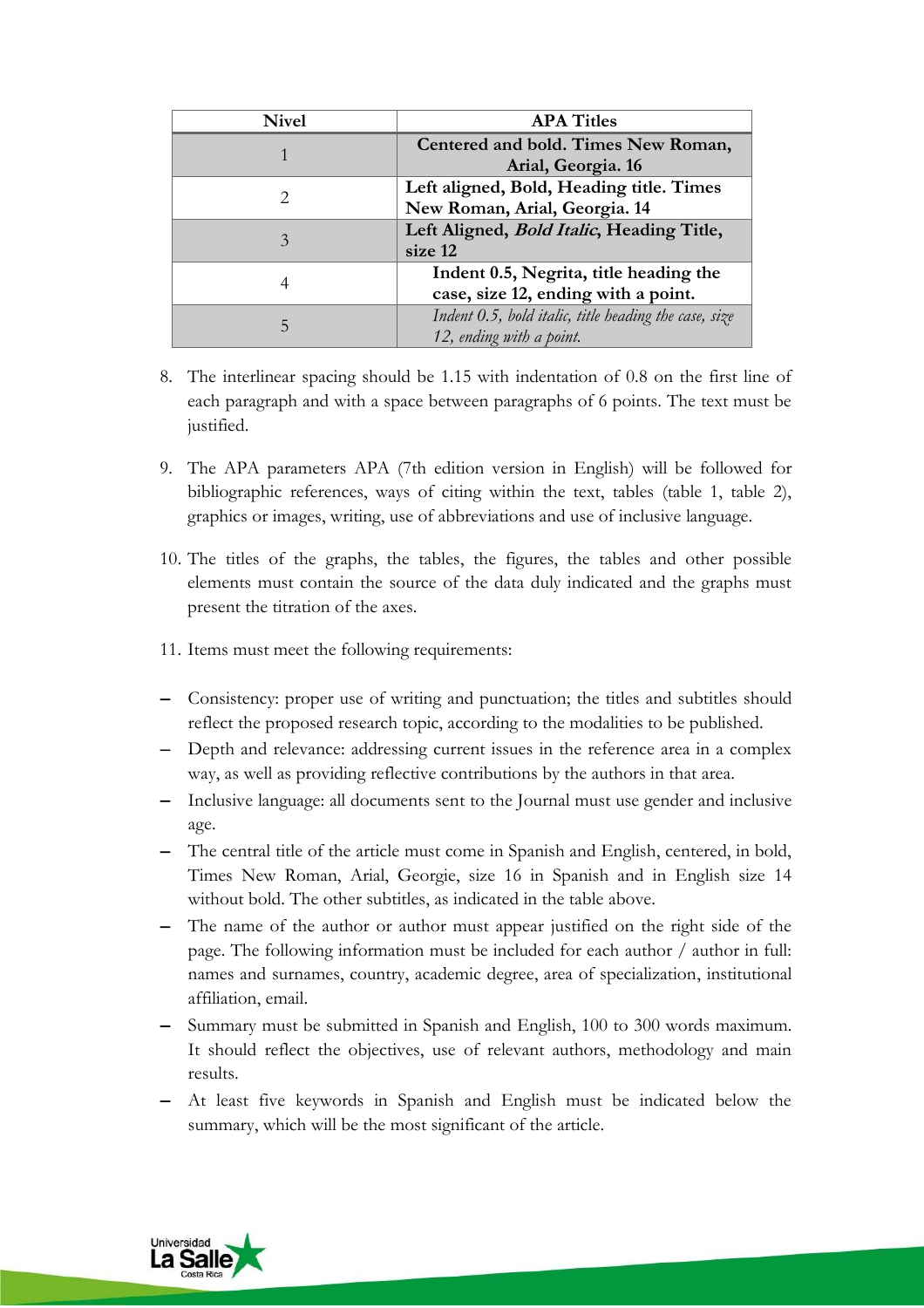### **Composition of research articles**

People who are interested in publishing in the Redpensar should send the documents with the requested structure according to the type of article and the requested guidelines, with the following sections:

## **a) Academic and Scientific Articles**

- − Title, with translation into English and other languages of the authors' choice
- − Author or authors: country, academic degree, area of specialization, institution or area of work and email.
- − Summary (maximum 300 words)
- − Keywords (at least 5)
- − English translation of the abstract and keywords and other languages of author's choice
- − Introduction
- − Theoretical reference
- − Methodology
- − Results
- − Discussion
- − Conclusions
- − Bibliographic References (according to APA format)
- − Acknowledgments
- − Annexes and Appendices

## **b) Essays**

- − Title with english translation
- − Summary (maximum 300 words)
- − Keywords (at least 5)
- − English translation of the summary and keywords and other languages of author's choice.
- − Basic information of the author: academic degree, area of specialization, institution for which she works or email.
- − Introduction
- − Development of the topic (the name of the sections and their structure may vary according to the author's criteria and the approach developed in the article. That is, you can add the sections you want with the name you consider relevant)
- − Conclusions
- − Bibliographic References (according to APA format)

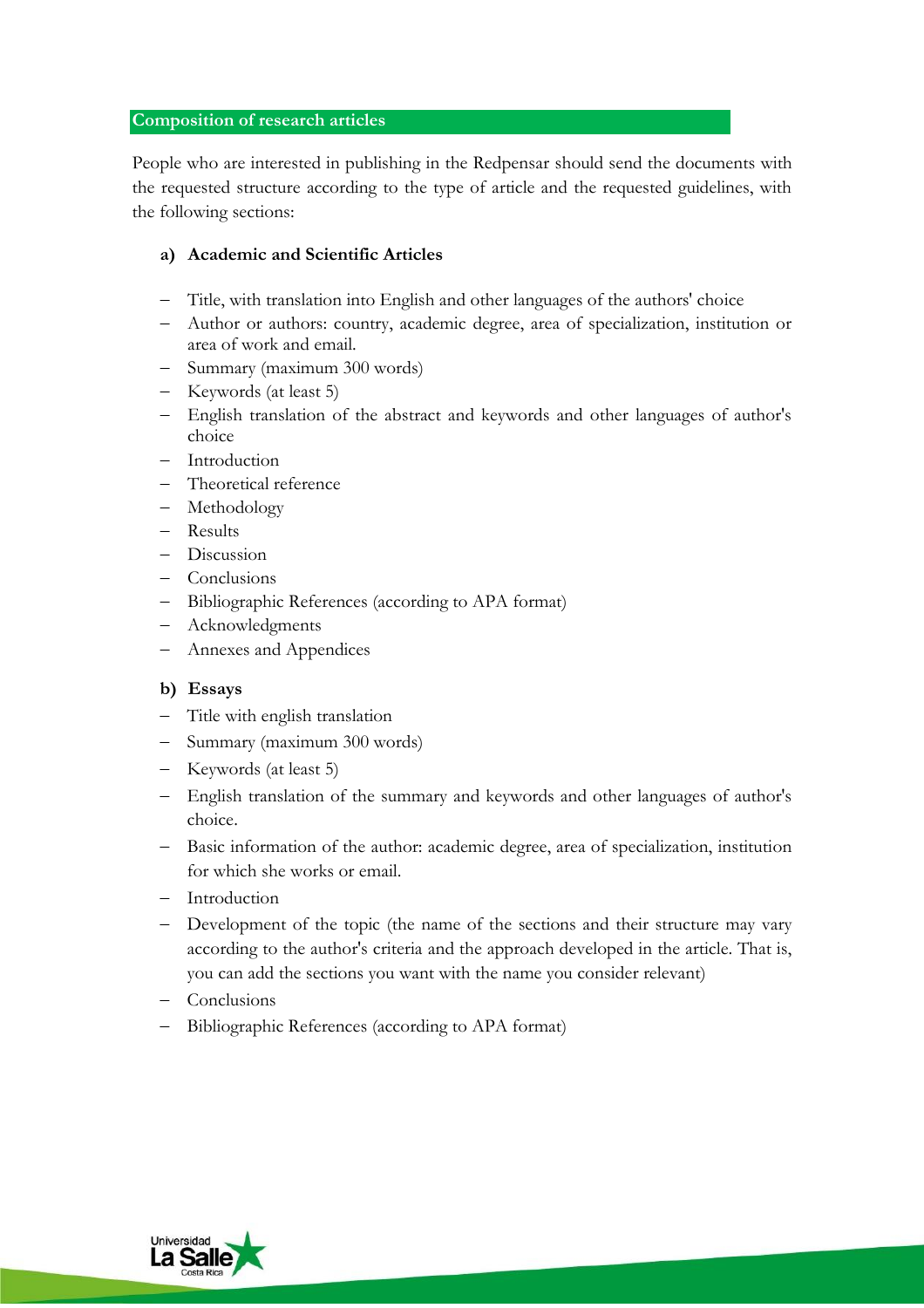## **c) Research or book reviews, stories, interviews, stories, poems**

- − Title, with English translation
- − Summary (maximum 300 words)
- − Keywords (at least 5)
- − English translation of the Summary and Keywords and other languages of author's choice
- − Basic information of the author: academic degree, area of specialization, institution for which she works or email.
- − Development of the topic (the name of the sections and their structure may vary according to the author's criteria and the approach developed in the article. That is, you can add the sections you want with the name you consider relevant)
- Bibliographic References (according to APA format)

### **Open Access Policy**

Redpensar is an interdisciplinary journal that follows the principles of the international open access movement established in the Budapest Open Access Initiative (BOAI, 2002), Berlin Declaration on access to knowledge in Science and Humanities (Berlin, 2003) and The Declaration of Bethesda of Open Access Publications ( Bethesda , 2003); In this way, the publications of this journal meet the following conditions:

- − Guarantee the free, irrevocable and worldwide right to access the information, as well as copy it, use it, distribute it, transmit it, display it, make printed copies for personal use, make adaptations and derivatives as well as their respective distribution, with the appropriate acknowledgments to the authorship
- − Access a full version of the document and its complementary materials with an indication of the permit for use in standard electronic format and its deposit in an appropriate digital repository supported by an academic, governmental institution, a society or organization that follows the standards of open access , unrestricted distribution and interoperability mechanisms.

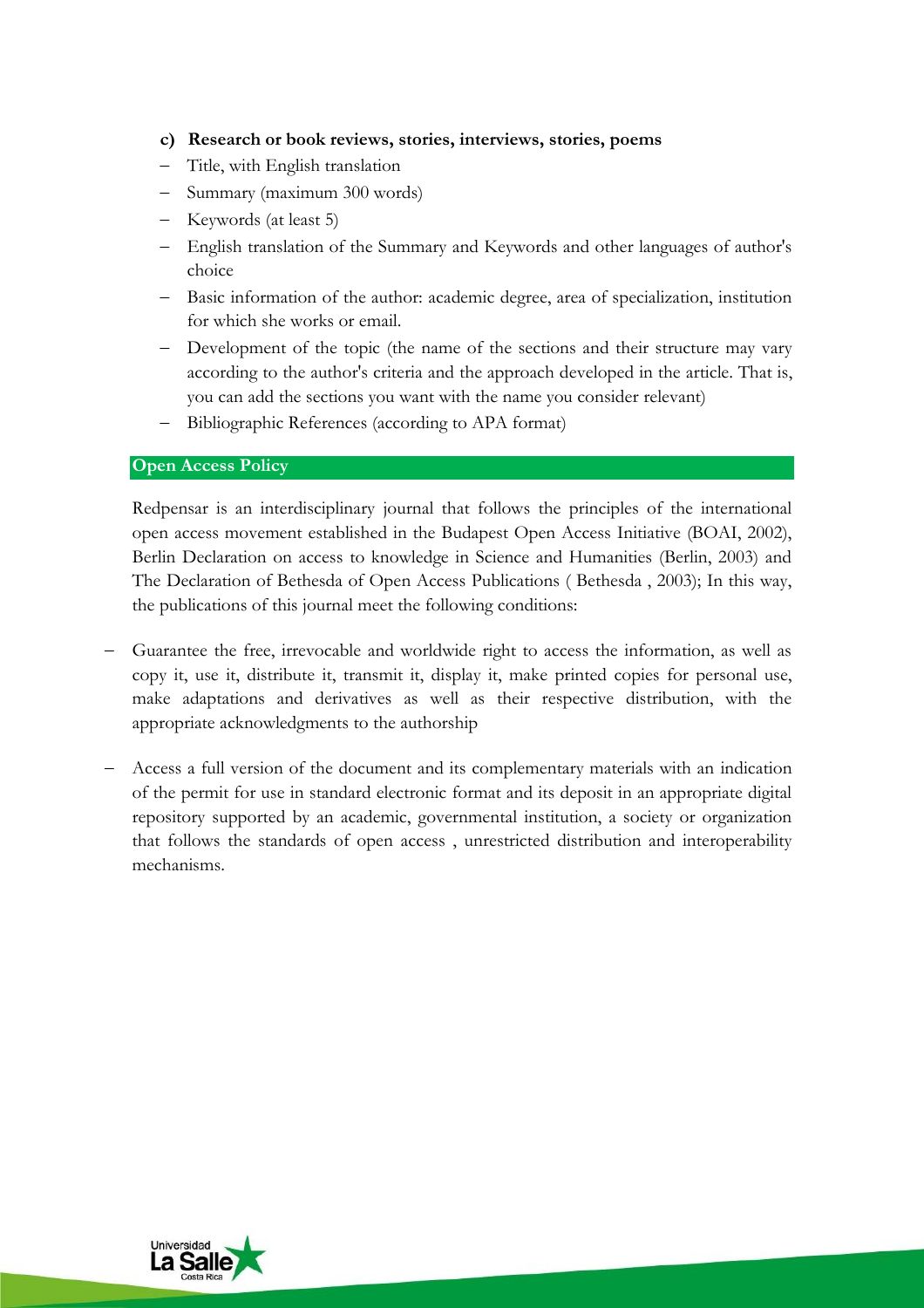Anyone is free to add information, modify the content of a text, translate to other languages, or share the integral version of a digital publication.

### **Ethics Policy**

## ➢ **Publication Ethics**

The editorial procedures of the Redpensar journal meet the criteria of the scientific journal endorsed by Latindex. The journal expresses an ethical commitment for the protection of copyright, which is why it takes into account Costa Rican legislation regarding intellectual property and copyright [Law 6638 on Copyright and Related Rights of the Republic of](https://www.wipo.int/edocs/lexdocs/laws/es/cr/cr084es.pdf)  [Costa Rica,](https://www.wipo.int/edocs/lexdocs/laws/es/cr/cr084es.pdf) under a [Creative Commons Attribution -](https://creativecommons.org/licenses/by-nc-sa/4.0/) Non Commercial License - [Compatitr Igual 4.0 Internacional.](https://creativecommons.org/licenses/by-nc-sa/4.0/)

Taking into account the foregoing, Redpensar promotes the principles of honesty, accuracy in information, truthfulness, justice and respect for the rights of other people as principles that should guide any investigative process. Consequently, the people who make up the Editorial Team express a commitment to reject contributions that are not original or unpublished; who commit plagiarism when presenting information, results or ideas from other researchers as their own; that commit autoplagium; that manufacture or falsify information, results and / or data.

### **General criteria**

- − **Conflict of interest:** there is a conflict of interest on the part of the members of the editorial committee and the external evaluating peers when there is any relationship on their part with the contribution and this may negatively influence their judgment. The editorial committee will resolve this situation in direct communication with both parties and another pair will be sought to evaluate.
- − **Confidentiality:** all persons involved in the editorial process of Redpensar are committed to the confidentiality of the contributions submitted for publication and the non-use of their information, results and data without the proper authorization of their authors. For more information you can visit the page on the [Code](https://revistas.ucm.es/Documentos/CodigoConductaDirectores.pdf) of [Conduct and Good Practices Guide for Journal Publishers](https://revistas.ucm.es/Documentos/CodigoConductaDirectores.pdf)
- − **Communication with the authors: it** is assured to establish a clear and constant communication with the authors that send contributions for publication, maintaining a constant update to the author about the state in which his contribution is.

### **Ethical responsibilities of the people involved in the editorial process**

### ❖ **Authors**

− Guarantee the originality of the contribution presented and ensure that it is free of any form of plagiarism.

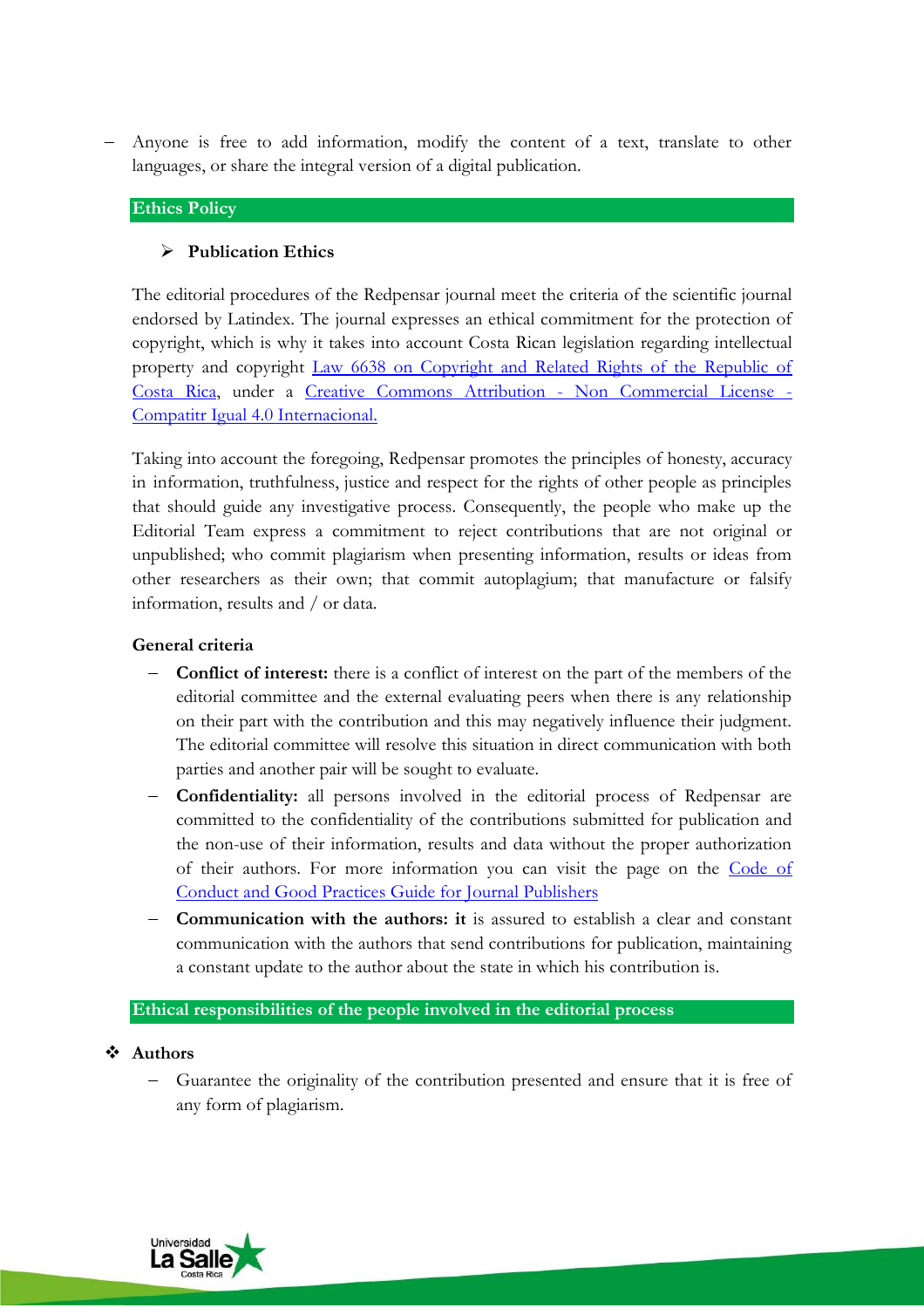- − Any author who submits a contribution for publication undertakes to inform readers about the existence of co- authors, to recognize the significant contributions he has received in the preparation of his work, to adequately demonstrate the use of sources and to declare sponsorship. That you have received for the conduct of your investigation.
- − In the event that a third party detects a situation of plagiarism, self-plagiarism, unethical conduct or error in a contribution that has been published in Redpensar is the responsibility and obligation of the author of the same to make a public retraction in the following printed and digital number of the journal. Likewise, the article will be immediately removed from the journal's digital platform and / or the corresponding corrections will be made.

## ❖ **Director**

- − Base editorial decisions concerning contributions submitted for publication on the principles of importance, clarity, originality and relevance in accordance with the journal's editorial policy.
- − Ensure due process of evaluation (double blind) for contributions submitted for publication in Redpensar.
- − Contact the authors when there is suspicion or evidence of inappropriate behaviors that undermine the ethics of the publication.
- − Constantly review and update the ethical and editorial guidelines of Redpensar, to maintain and improve the academic and editorial standards of the publication.

## ❖ **Committee members (editorial and scientific)**

- − Declare any conflict of interest that may exist against the contributions received for valuation.
- − Ensure the confidentiality of the contributions received for assessment, as well as the non-use of the information or material thereof without the proper authorization of the author.
- − It is the responsibility of the Editorial Committee to assign the evaluating peers for the evaluation process of the contributions submitted for publication, ensuring that the selected peers are the most appropriate and competent to evaluate the themes of the contributions.
- − Inform the Director of the journal of any inappropriate behavior detected in the contributions received for evaluation.

## ❖ **External evaluation peers**

- − Declare any conflict of interest that may exist regarding the contributions received for evaluation.
- − Ensure the confidentiality of the contributions received for evaluation, as well as the non-use of the information or material thereof without the proper authorization of the author.

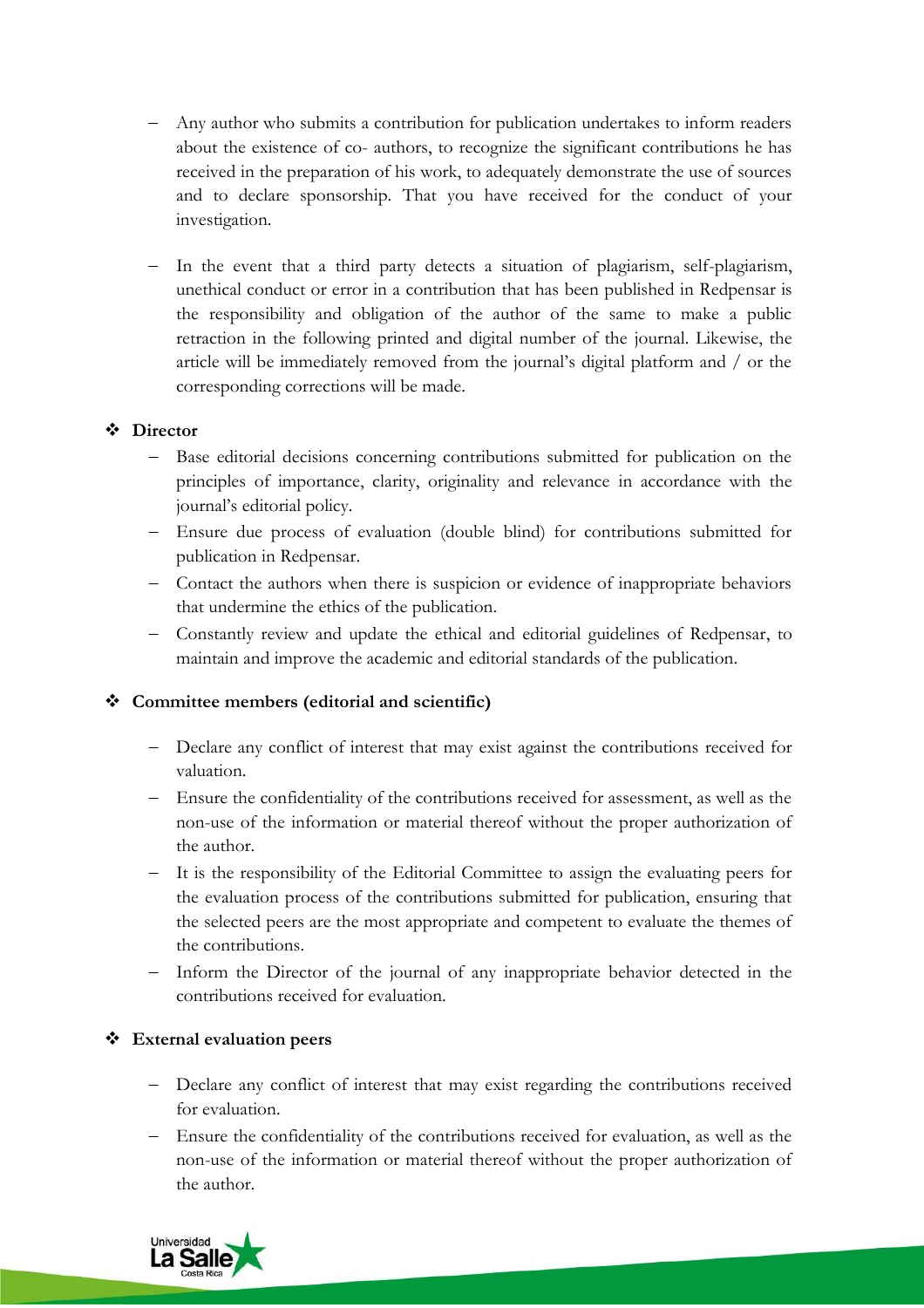- − Ensure that you have competence and knowledge in the areas and themes of the contributions you receive for evaluation. If you do not own them, it is your responsibility to inform the editor of the journal
- − Inform the editor of the journal of any inappropriate behavior detected in the contributions received for evaluation.

## **Copyright Policy**

## **Originality of the publication and protection of intellectual property**

Authors and authors who submit an article for publication must ensure in writing that the contribution is not being evaluated in any other journal, and that it has not been published or accepted for publication in any other medium. They also undertake not to remove the article from the editorial process at any time. Similarly, Redpensar must be authorized to publish articles in print and digital format, as well as their inclusion in indexes and databases.

The foregoing will be done through the delivery of a letter of acceptance of Copyright. With this letter, the authors and authors are asked for authorization to submit the article to *Redpensar* for that to carry out any of the following activities:

- − The graphic and style edition of the work or part of it.
- − The publication and full reproduction of the work or part of it, whether printed or digital.
- − Translation into any complete or partial language of the work.
- − The adaptation of the work to formats of reading, sound, voice and any other representation or technical mechanism available that allows access for partially or totally blind people, or with some other form of disability that prevents them from accessing conventional reading from the article.

The distribution and provision of the work to the public, so that the public can have access to them from the moment and place that everyone chooses, physically or electronically.

− The format of the letter is in PDF with fields for the incorporation of the basic data of the manuscript and of the authors and / or the authors. REDpensar makes available the letter for individual works and collective works: an author, two authors, three authors, four authors and five authors. If the postulation of the article is done through the Redpensar platform, you must attach the letter as a complementary document. If the application is made to the journal's email [\(redpensar@ulasalle.ac.cr\)](mailto:redpensar@ulasalle.ac.cr), you must send the letter along with the document to be evaluated.

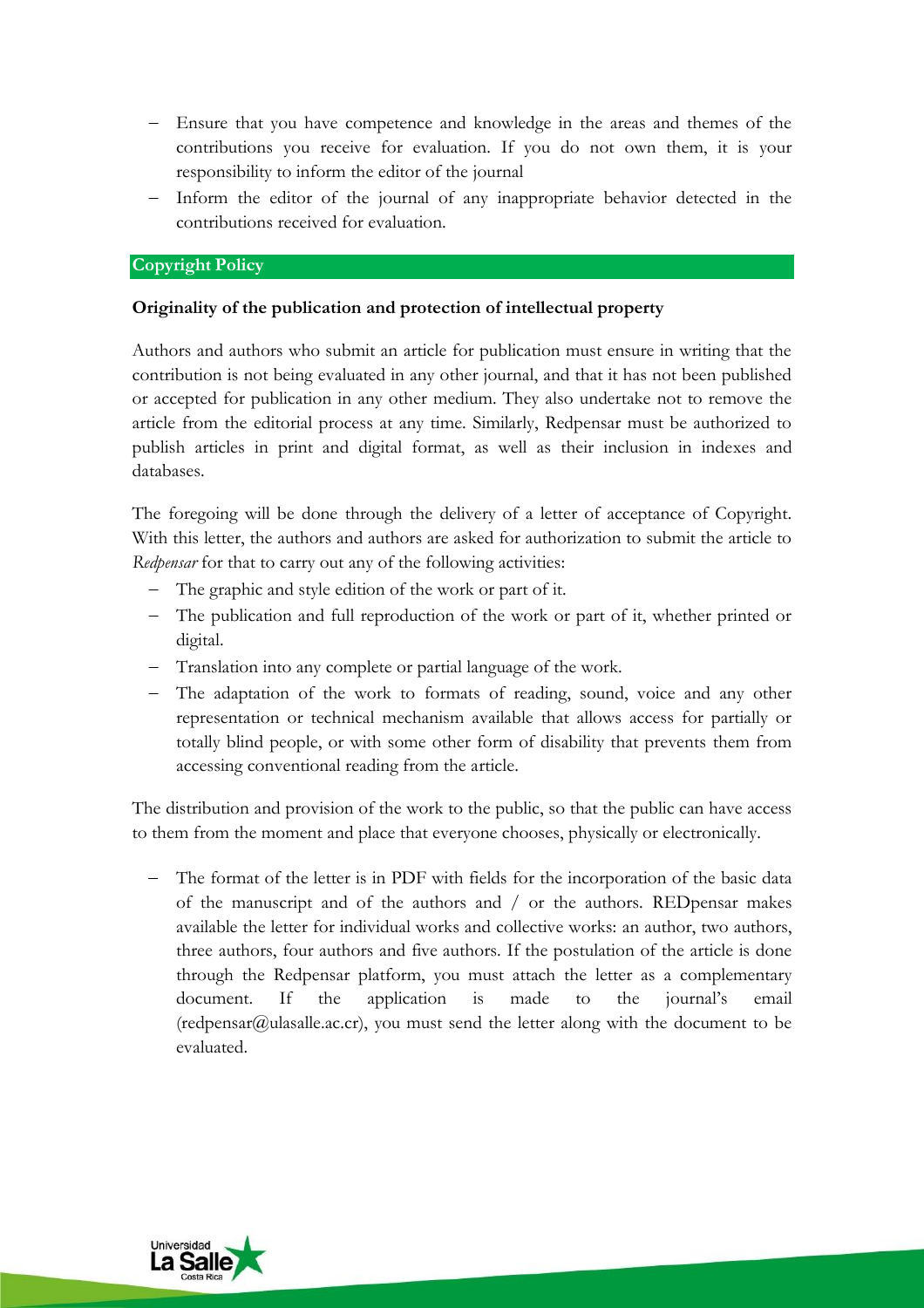The receipt of articles **will not be allowed** without attaching the letter, separately, either the article on the platform and the letter in the mail.

In addition, in the same letter, the authors must accept that, with their collaboration, the article submitted be adjusted, by the Redpensar editing team, to the instructions for authors previously established and published on the official *Redpensar* website in terms of procedures, format, correction, style, edition, translation, publication, duration of the editorial process and other requirements requested in these standards.

People wishing to publish in this journal will accept the following:

− The authors retain their moral rights over the publication and give authorization in the assets mentioned in the Letter of Acceptance of Copyright with [the Creative](https://creativecommons.org/licenses/by-nc-sa/4.0/)  Commons Attribution - [Non Commercial License -](https://creativecommons.org/licenses/by-nc-sa/4.0/) Compatitr Igual 4.0 [International,](https://creativecommons.org/licenses/by-nc-sa/4.0/) which allows third parties to use what is published whenever they mention the authorship of the work and the first publication, which has been given in this journal.

## **Digital Preservation Policy**

REDpensar has preservation of its digital files in PDF format through the storage of information on hard drives. The device is located in the Information Technology Department and the backup of the files through *Google Cloud Platform* for the Research Department.

## **Plagiarism Detection Policy**

We understand plagiarism as the illicit and fraudulent act of copying ideas and bibliographic material from third parties and not recognizing the authorship of their invention or creation, either partially or in its entirety. REDpensar requires that all persons involved in the process of publishing articles: editorial staff, external peers and authors, follow international ethical standards in the publication of articles. The editorial team uses free *Duplichecker* software for plagiarism detection, which facilitates the search for bibliographic matches

In the event that the Editorial Team and the external evaluators verify evidence of plagiarism, the persons involved will be notified and in the event that such situation is not resolved, the document will be rejected and will not be published in this journal.

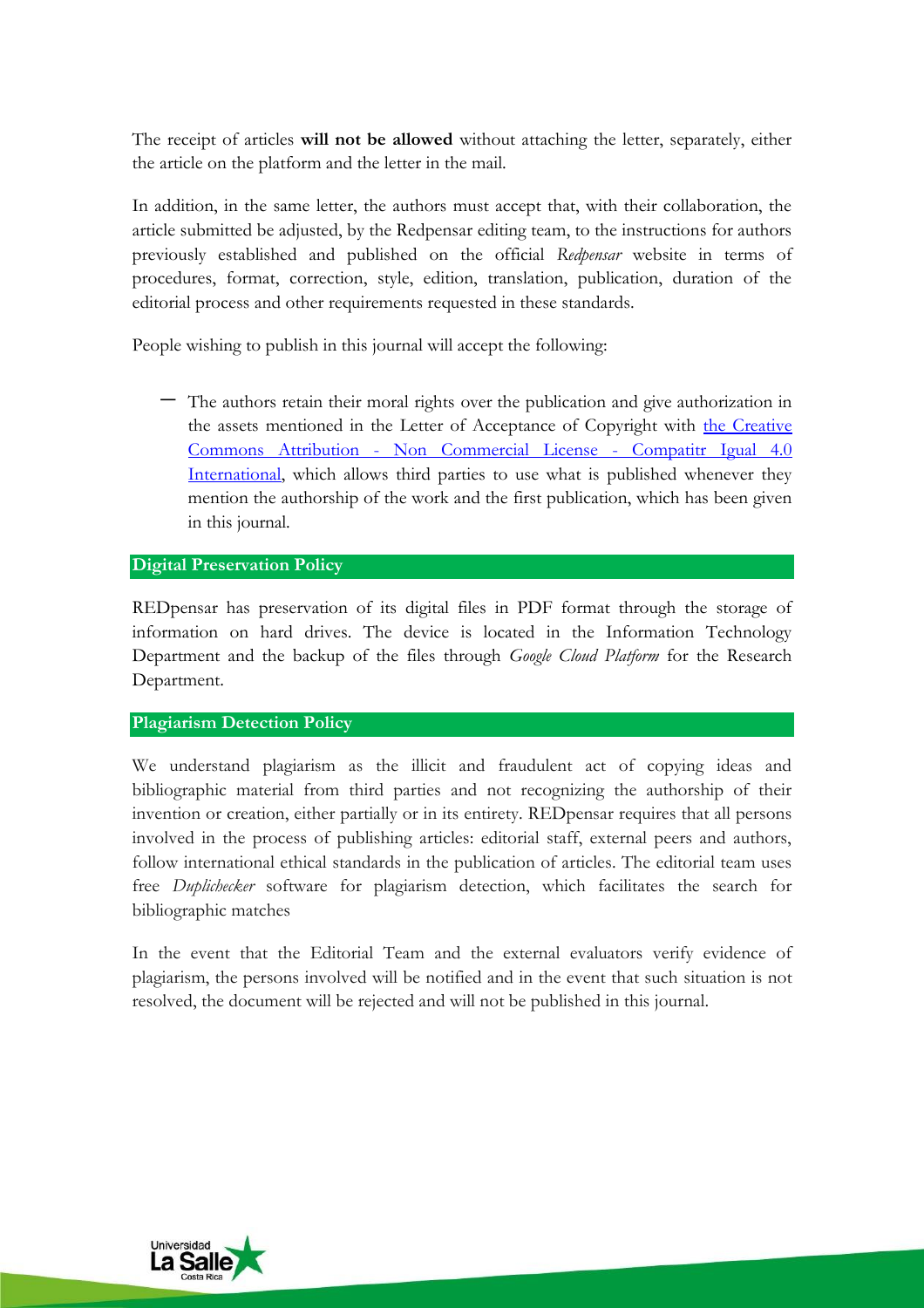# **Citation Rules and Reference Bibliography**

REDpensar uses the standards for citation and the preparation of reference lists established in the seventh edition of the Publication Manual of the American Psychological Association (2020).

One of the fundamental characteristics of the APA citation system is the parenthetical reference, that is, in the body of the text the information necessary to recognize the source of the citation is indicated by including it within a parenthesis, which refers to a list of references that is presented at the end of the writing. Consequently, these citation standards determine criteria both for the preparation of the citations in the body of the text and for the design of each of the entries in the corresponding reference list.

## **In-text quote**

The APA citation standards state that every citation –direct or indirect– must be accompanied by a parenthetical reference to identify the source from which it is retrieved. Said reference must include the following information, which is separated by commas:

- The author or authors indicated by their first surname.
- The year of publication of the work that was consulted for the preparation of the work.
- The page from which the material was taken from the source consulted preceding the acronym "p." in the case of a single page or the abbreviation "pp." for multiple pages.
- If the material consulted does not contain the publication date (as is usually the case in internet sources), the abbreviation s.f. –without date– instead of the year.
- In the event that the material consulted is not paginated (as is often the case in internet sources), the section or number of the paragraph from which the quotation "is taken can be indicated, by means of the abbreviation "par." or "parr."

If the sentence that precedes the citation - direct or indirect - includes the author's name, it is not necessary to add it in the parenthetical reference. In this case, only the year of publication and the pages are indicated in parentheses.

Short direct quotes, that is, less than 40 words are included in the text and indicated using double quotation marks both at the beginning and at the end of the quote. The parenthetical reference is included immediately after the closing quotation mark.

Bourdieu (2003) sugiere que "[…] el campo científico, al igual que otros campos, es un campo de fuerzas dotado de una estructura, así como un campo de luchas para conservar o transformar ese campo de fuerzas" (p. 64); sin embargo, señala también que éste es un campo diferenciado de los demás, el cual cuenta con ciertos rasgos que le son específicos.

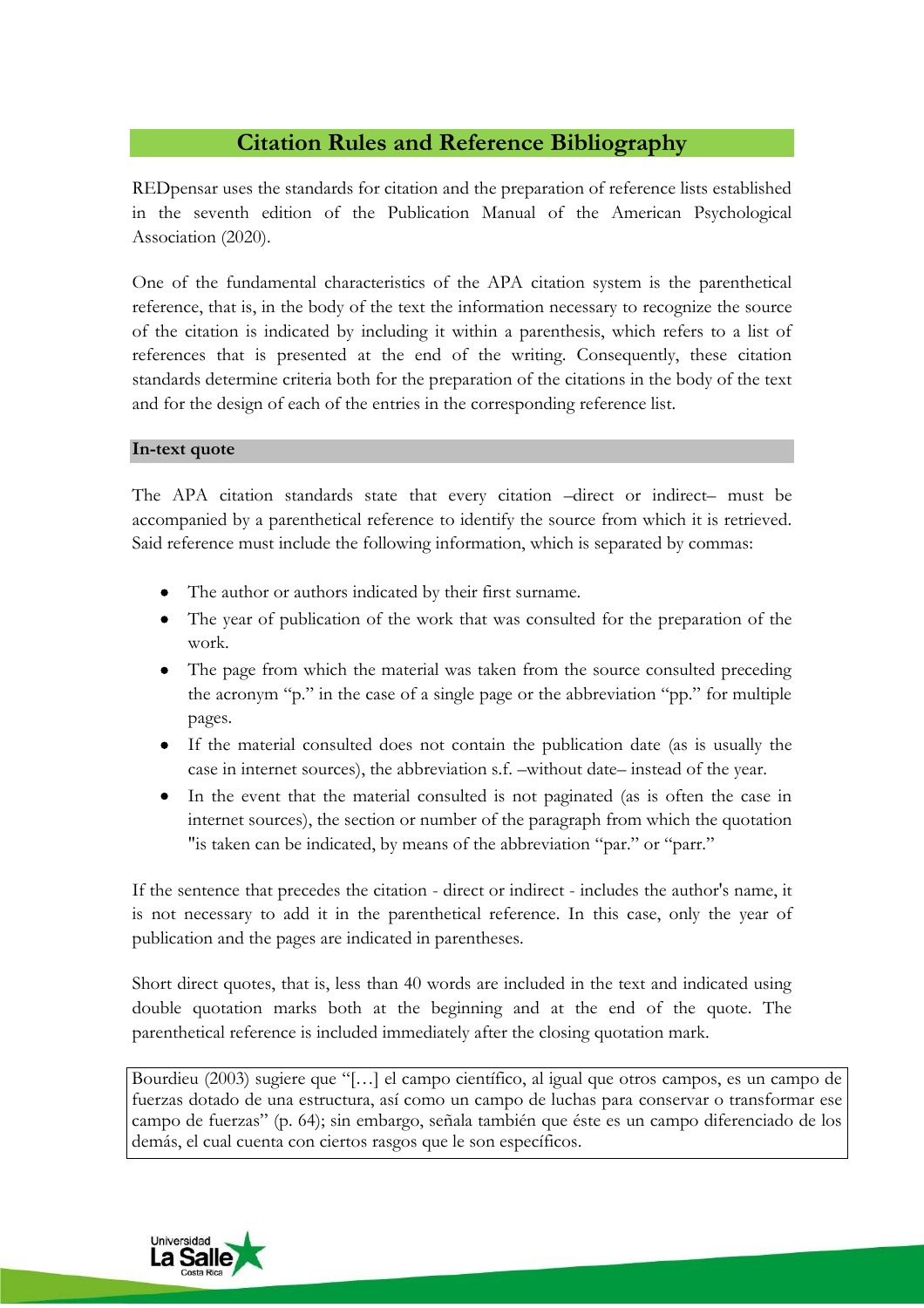In the case of long direct citations, that is, 40 words or more, they are indicated by a citation block –without using double quotes–, which is separated from the body of the text with blank spaces at each end –at the beginning and at the end– and bleed 1.25 cm from the left margin. Immediately after the end point of said citation block, the parenthetical reference is included.

Al respecto, Augé (2006) explica que hoy la política continúa siendo lo que era ayer, es decir, ritual. La política continúa siendo la proveedora de sentido social y terrestre y su crisis actual se debe, por un lado, al hecho de que ella es responsable de sus fracasos pasados y, por otro, a que no ha medido su nuevo espacio (p.117).

In the case of an indirect citation or paraphrasing, that is, one that mentions the ideas of an author with the words of the person doing the work, the parenthetical reference must be made at the end of the sentence or paragraph that includes it. Although it is not necessary for an indirect citation to indicate the page, the author is recommended to provide this information –if this is possible– for a faster and more precise identification of the information.

En el texto "Cuando los árboles son desiertos", el cual puede encontrarse en la recopilación de escritos del Observatorio social de América Latina –OSAL- titulada Conflictos sociales y recursos naturales Alimonda (2005, págs. 33-40) afirmaba que, en Brasil en 2004 los bancos tuvieron la mayor ganancia desde el punto de vista del capital financiero.

In the case of a quote from the Bible, the parenthetical reference should include the name of the book accompanied by the chapter and verses (name of the book, chapter: verse). If the sentence includes the name of the book, the parenthetical reference should only point to the chapter and verse.

"Después de esto, Jesús se fue con sus discípulos al territorio de Judea. Allí estuvo con ellos y bautizaba. Juan también estaba bautizando en Ainón, cerca de Sallín, porque allí había mucha agua; la gente venía y se hacía bautizar" (Jn.4: 22-23).

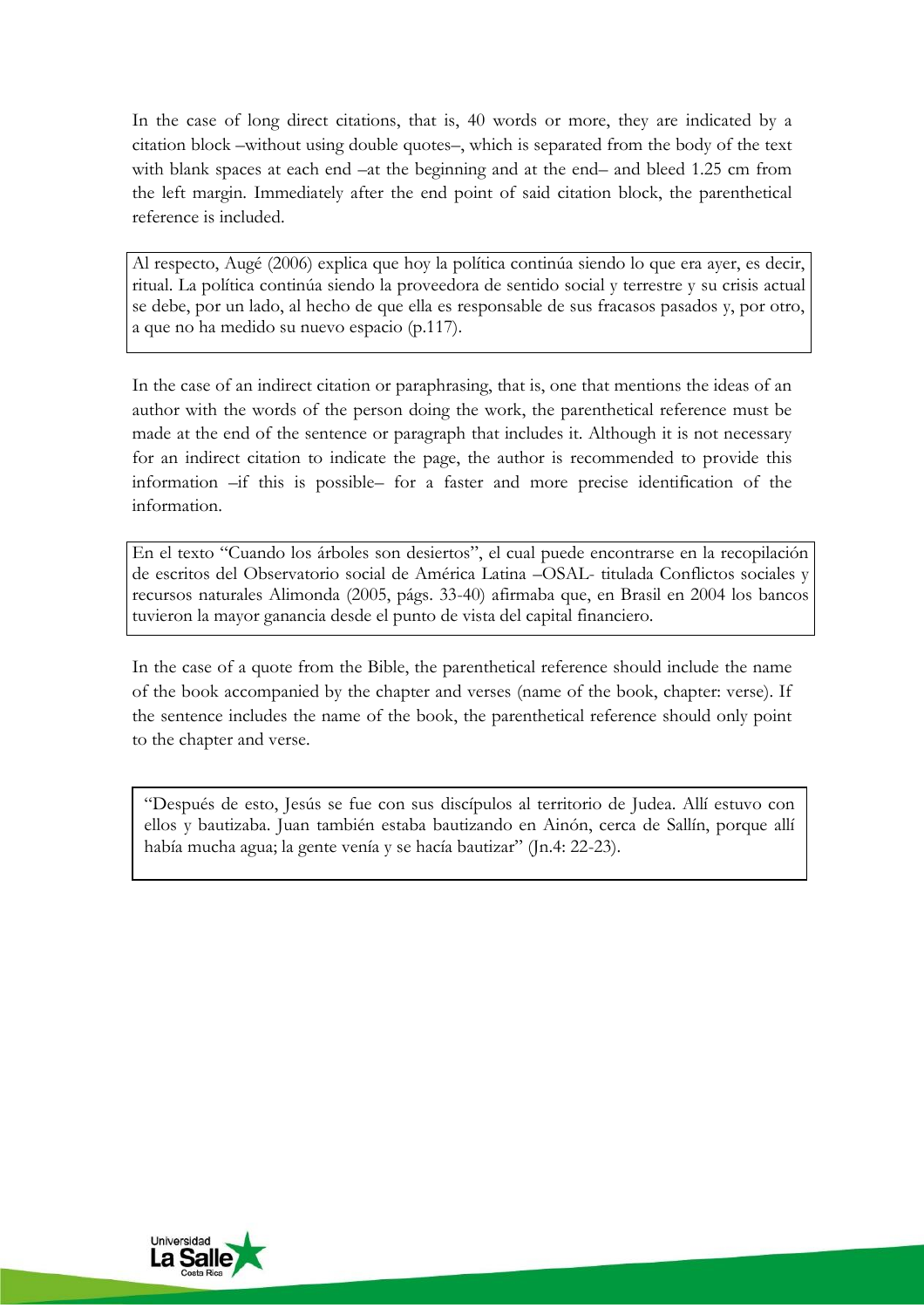## **Bibliography of references**

All writings must include a bibliography of references at the end that includes all works cited. Said list must satisfy the following characteristics:

- It is ordered alphabetically by the first letter of the reference.
- Works by the same author are arranged chronologically.
- French indentation format.
- Each citation in the text must have its corresponding entry in the bibliography and vice versa. Works that have not been cited, such as works to expand the information or secondary bibliography, should not be included.

Below is a list of examples of the main reference works for its preparation:

### **Book with an author.**

Surname, A. (year of publication). *Title of the consulted work in italics.* Editorial.

Bustelo, E. (2011). El recreo de la infancia: argumentos para otro comienzo. Siglo XXI.

## **Book with several authors (2-5 authors).**

Surname, A., Surname, B., and Surname, C. (year of publication). *Title of the consulted work in italics.* Editorial.

García, E. y Magaz, A. (2009). ¿Cómo valorar tests psicométricos? Errores conceptuales y metodológicos en la evaluación psicoeducativa. Grupo Albor-Cohs.

### **Book with several authors (6 or more authors).**

Surname, A., (Year of publication). *Title of the consulted work in italics*. Editorial.

Jerrentrup, A., Mueller, T., Glowalla, U., Herder, M., Henrichs, N., Neubauer, A. y Schaefer, J.  $(2018)$  ...

### **Translated book.**

Surname, A. (year of publication). *Title of the consulted work in italics* (initials of the full name and surname, Trad.). Editorial. (Original work published in year).

Augé, M. (2006). Hacia una Antropología de los mundos contemporáneos (A. Bixio, Trad.). Editorial Gedisa. (Obra original publicada en 1994).

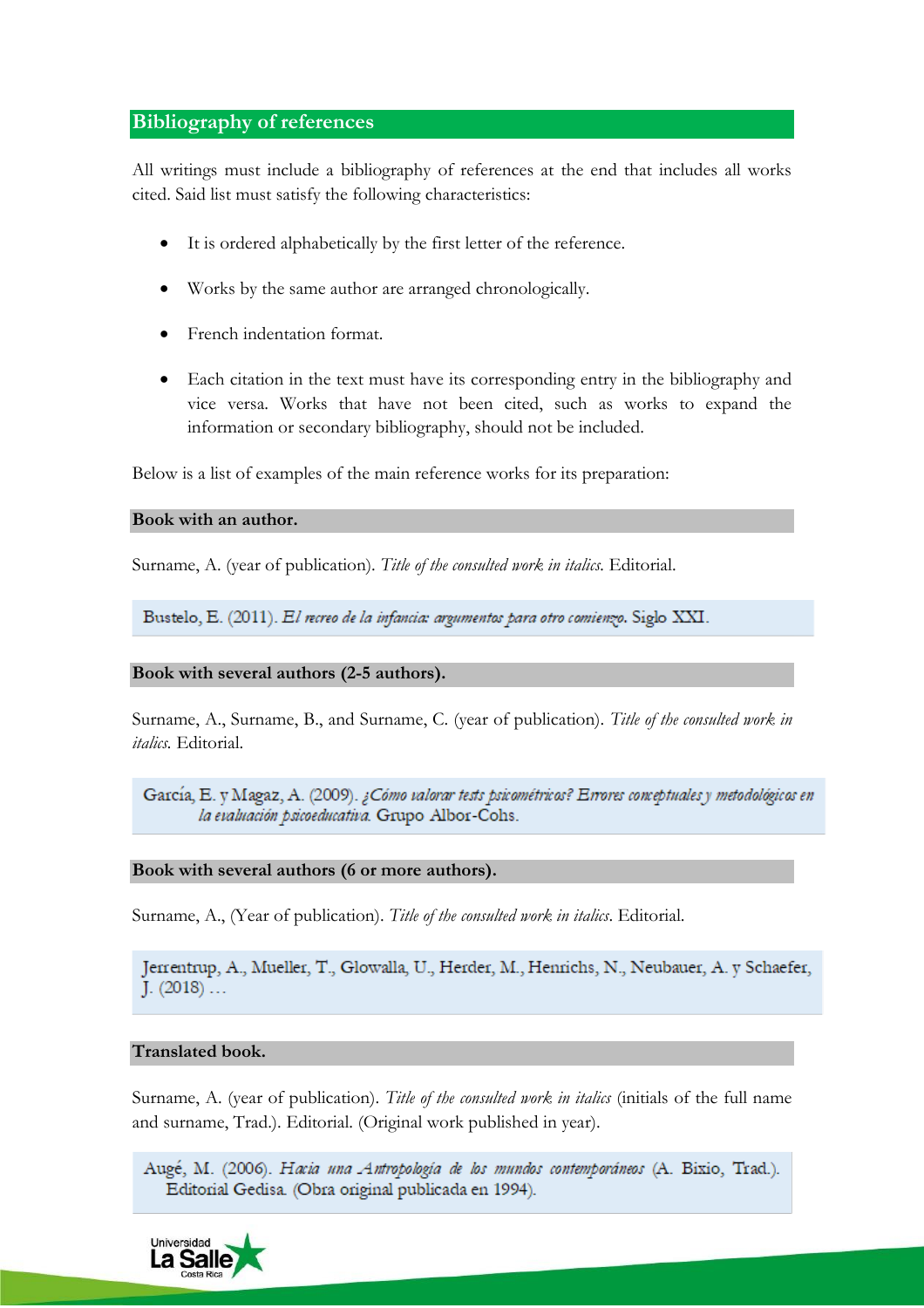## **Edited book.**

Surname, A. (year of publication). Title of the consulted work. In initials of the name, full surname (Ed.), *Name of the main work in italics* (number of pages). Editorial. Link or DOI if it includes it.

Aron, L., Botella, M. y Lubart, T. (2019). Artes culinarias: el talento y su desarrollo. En RF Subotnik, P. Olszewski-Kubilius y FC. Worrell (Eds.), La psicología del alto rendimiento: desarrollo del potencial humano en talento específico de dominio (págs. 345-359). Asociación Americana de Psicología. https://doi.org/10.1037/0000120-016

## **Book in a different edition than the first.**

Surname, A. (year of publication). *Title of the consulted work in italics* (ordinal number of the edition accompanied by the acronym ed.). Editorial.

España, O. (2008). Educación Superior en Centroamérica (2ª ed.). Universidad de San Carlos de Guatemala.

### **Works in several volumes or volumes.**

Surname, A. (year of publication). *Title of the consulted work in italics* (Number of volumes or volumes consulted preceding the acronym Vol. Or Volume). Editorial.

Ricoeur, P. (2001). Tiempo y Narración (Vols. I-III). Siglo XXI Editores.

Ricoeur, P. (2001). Tiempo y Narración (Vol. II). Siglo XXI Editores.

## **Chapter of the book.**

Surname, A. [of the author of the chapter]. Title of the consulted chapter. In initials and surname [of the editor, compiler, or director] (Ed., Dir., Or comp.), *Title of the compilation in italics* (pp. Initial and final pages of the chapter). Editorial.

Vidal, S. (2003). Ecología de la acción y crecimiento en ampliación abarcativa. En A. Elizalde (comp). Las nuevas utopías de la diversidad - lo deseable vuelve a ser posible (pp.71-110). Editorial Universidad Bolivariana.

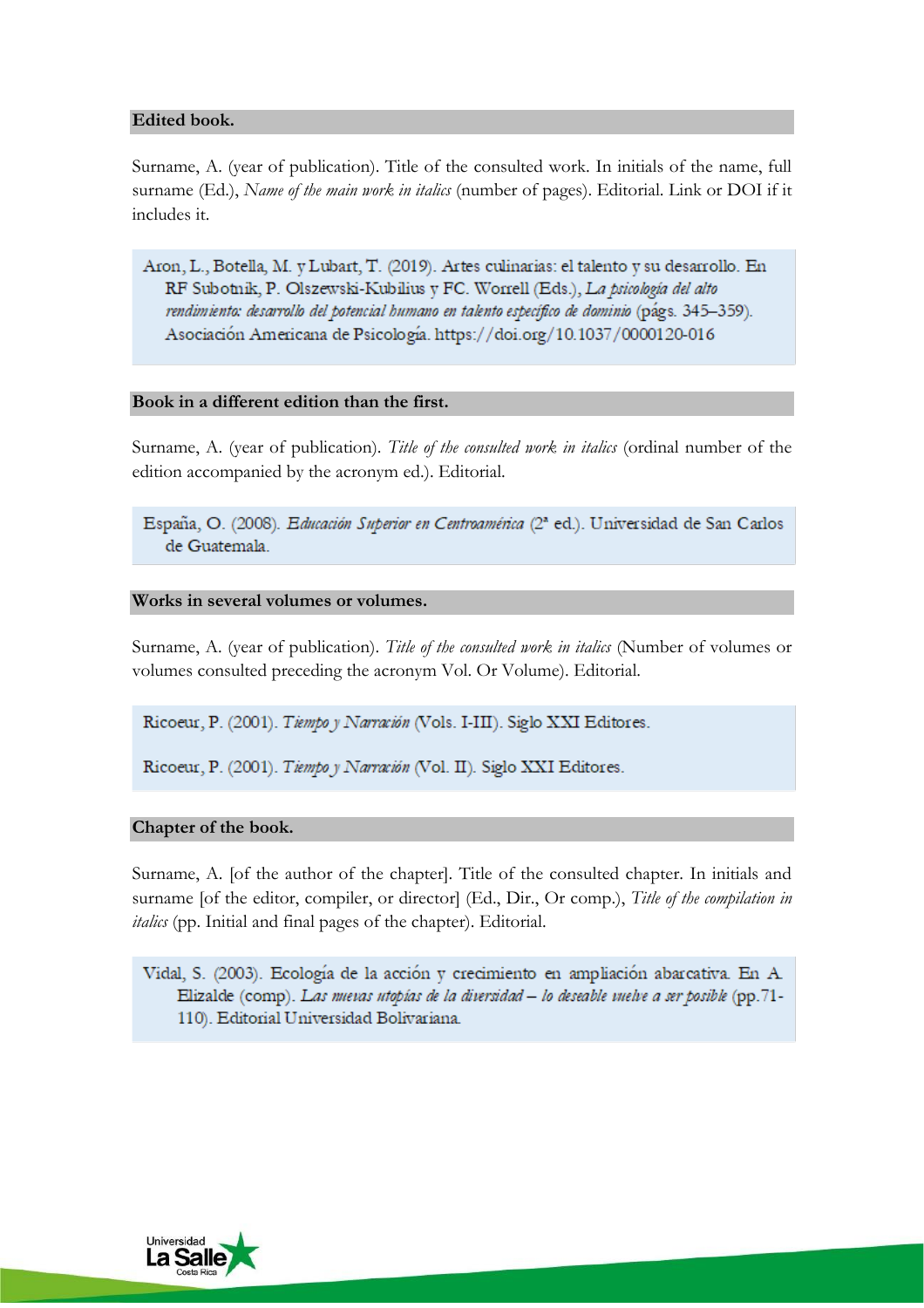## **Attention:**

- If the edited book chapter includes a DOI,
- Include the DOI chapter in the reference after the publisher's name.
- Do not include the publisher's location.
- If the edited book chapter does not have a DOI and is from an academic research database, end the edited book chapter reference after the publisher's name.
- Do not include information from the database in the reference. The reference in this case is the same as for a printed edited book chapter.
- Do not create references for chapters of written books. Instead, write a reference for the entire book and cite the chapter in the text if you wish (for example, Kumar, 2017, Chapter 2).

## **Printed journal article**

Surname, A. (year of publication). Article title. *Journal title in italics*, journal volume (journal number), initial and final pages of the article.

Camargo, A., & Riveros, F. (2015). Efectos del estrés social agudo sobre la atención selectiva en estudiantes Universitarios. Informes Psicológicos, 15(2), 33-46.

### **Journal article with DOI or URL**

Surname, A. (year of publication). Article title. *Journal title in italics*, journal volume (journal number), initial and final pages of the article. DOI or URL.

Schaefer, NK y Shapiro, B. (6 de septiembre de 2019). Nuevo capítulo intermedio en la historia  $l$ a evolución humana. Science, 365  $(6457),$ 981-982. de https://doi.org/10.1126/science.aay3550

Schulman, M. (2019, 9 de septiembre). Superfans: una historia de amor. El negyarquino. https://www.newyorker.com/magazine/2019/09/16/superfans-a-love-story

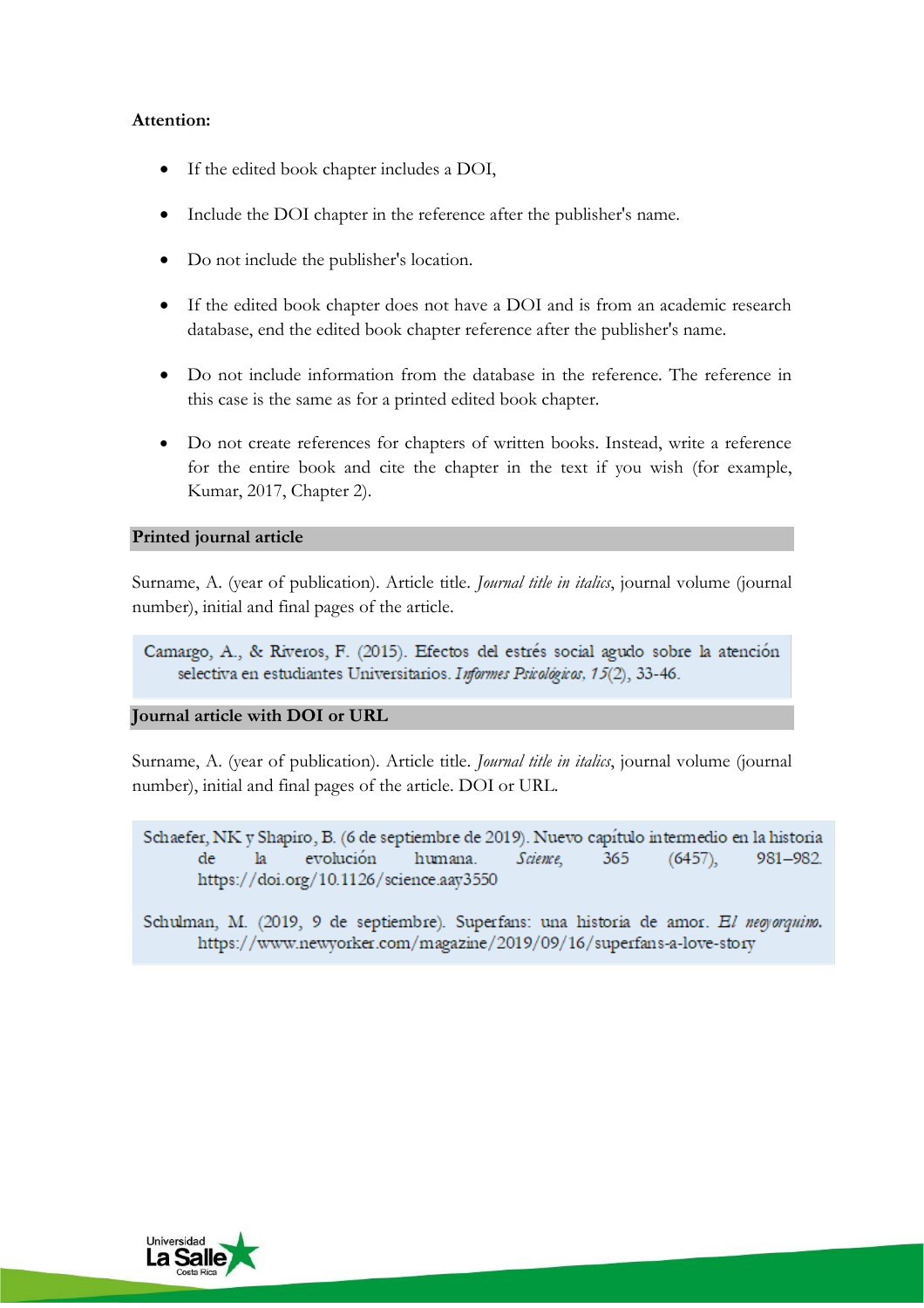If a journal article has a DOI:

- Include DOI in reference.
- If the journal article does not have a DOI and is from an academic research database, end the reference after the page range. Do not include information from the database in the reference. The reference in this case is the same as for a printed magazine article.
- If the journal article does not have a DOI, but has a URL that you will resolve for readers (for example, it is from an online journal that is not part of a database), include the URL of the article at the end of The reference.
- If the journal article does not have volume, issue, and / or page numbers (for example, because it is from an online journal), omit the missing elements from the reference (as in Schulman's example).

## **Printed newspaper article.**

It is very common that articles in non-specialized newspapers and magazines are not written by an author but are the responsibility of a writing team. In this case, instead of identifying the article with the author, the reference bibliography entry begins with the title of the article.

Article title. (Year of publication, day of the month). *Title of the newspaper in italics*, initial and final pages of the article.

cátedra. noviembre). Respeto la libertad de  $(2016,$  $16<sup>1</sup>$ La Nación. ā http://www.nacion.com/opinion/editorial/Respeto-libertad-catedra 0 1596840304.html

In case the article consulted is prepared by a personal author, the entry is made normally.

## **Online newspaper article.**

Surname, A. (Year of publication, day, and month). Article title. *Name of the newspaper in italics.* URL.

Ávalos, A. (2016, 1° de mayo). Moda de partos caseros se extiende sin controles. La Nación. http://www.nacion.com/nacional/salud-publica/Moda-partos-caseros-extiendecontroles\_0\_1558044234.html

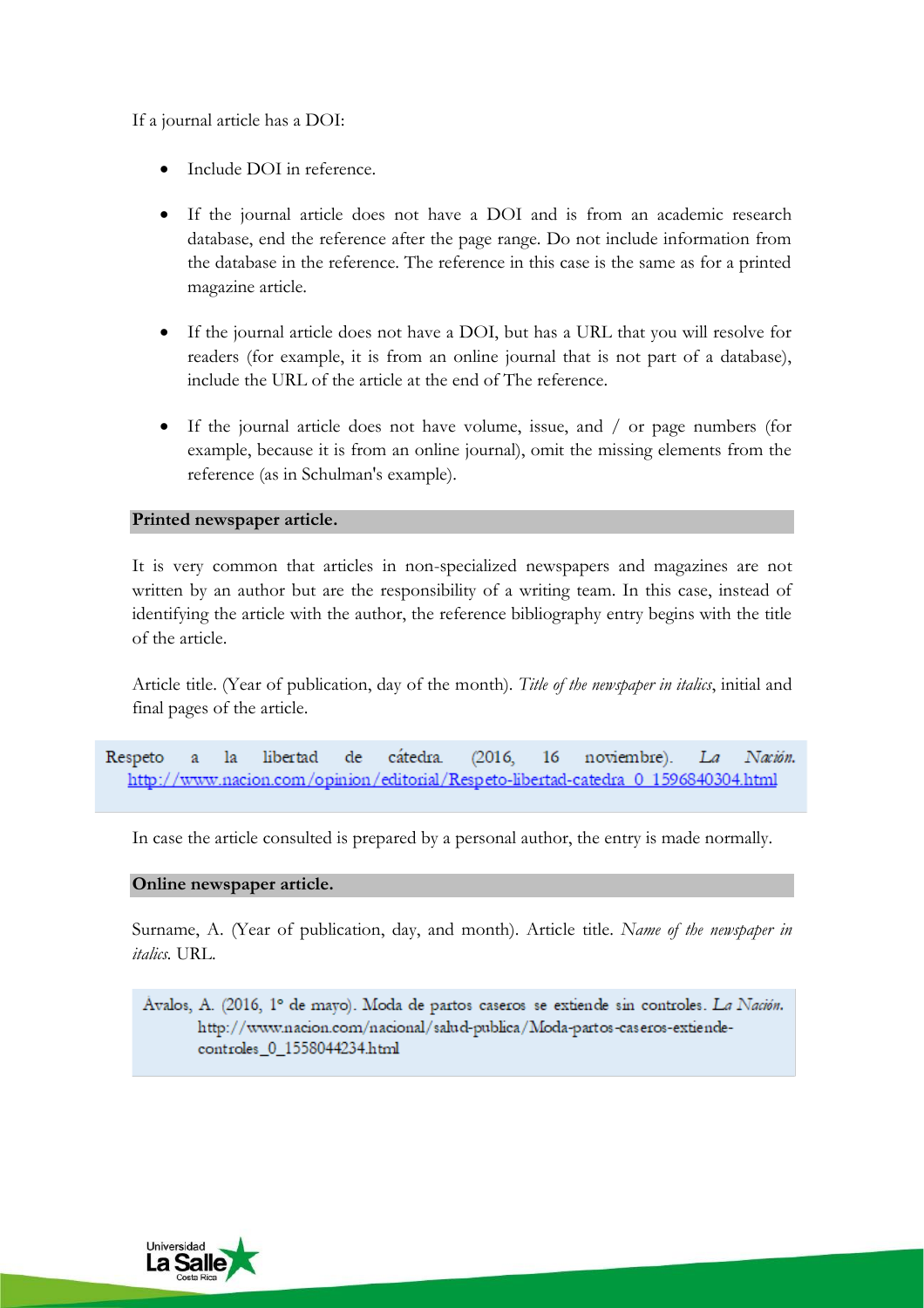If the newspaper article is from an academic research database:

- End the reference after the page range.
- Do not include information from the database in the reference. The reference in this case is the same as for a printed newspaper article.
- If the newspaper article has a URL that will be resolved for readers (for example, it is from an online newspaper), include the article's URL at the end of the reference.
- If the newspaper article does not have volume, issue and / or page numbers (for example, because it is from an online newspaper), omit the missing elements from the reference, as shown in the example.
- If the article is from a news website (CNN, HuffPost), one that does not have an associated daily or weekly newspaper, use the format for a web page on a website.

### **Works recovered from the internet.**

Surname, A. (full date of publication). *Page title.* URL

Organización de Estados Americanos [OEA]. (1969, 22 de noviembre). Comención Americana sobre Derechas Humanas (Pacto de San Jasé). https://bit.ly/2T10GUp

### **Other recommendations**

Follow these guidelines to include DOIs and URLs in references:

- Include a DOI for all jobs that have a DOI, regardless of whether you used the online version or the print version.
- If a printed job does not have a DOI, do not include a DOI or URL in the reference.
- If an online work has both a DOI and a URL, include only the DOI.
- If an online work has a URL, but not a DOI, include the URL in the reference as follows: o For works without a website DOI (not including databases), provide a URL in the reference (always and when the URL works for readers).